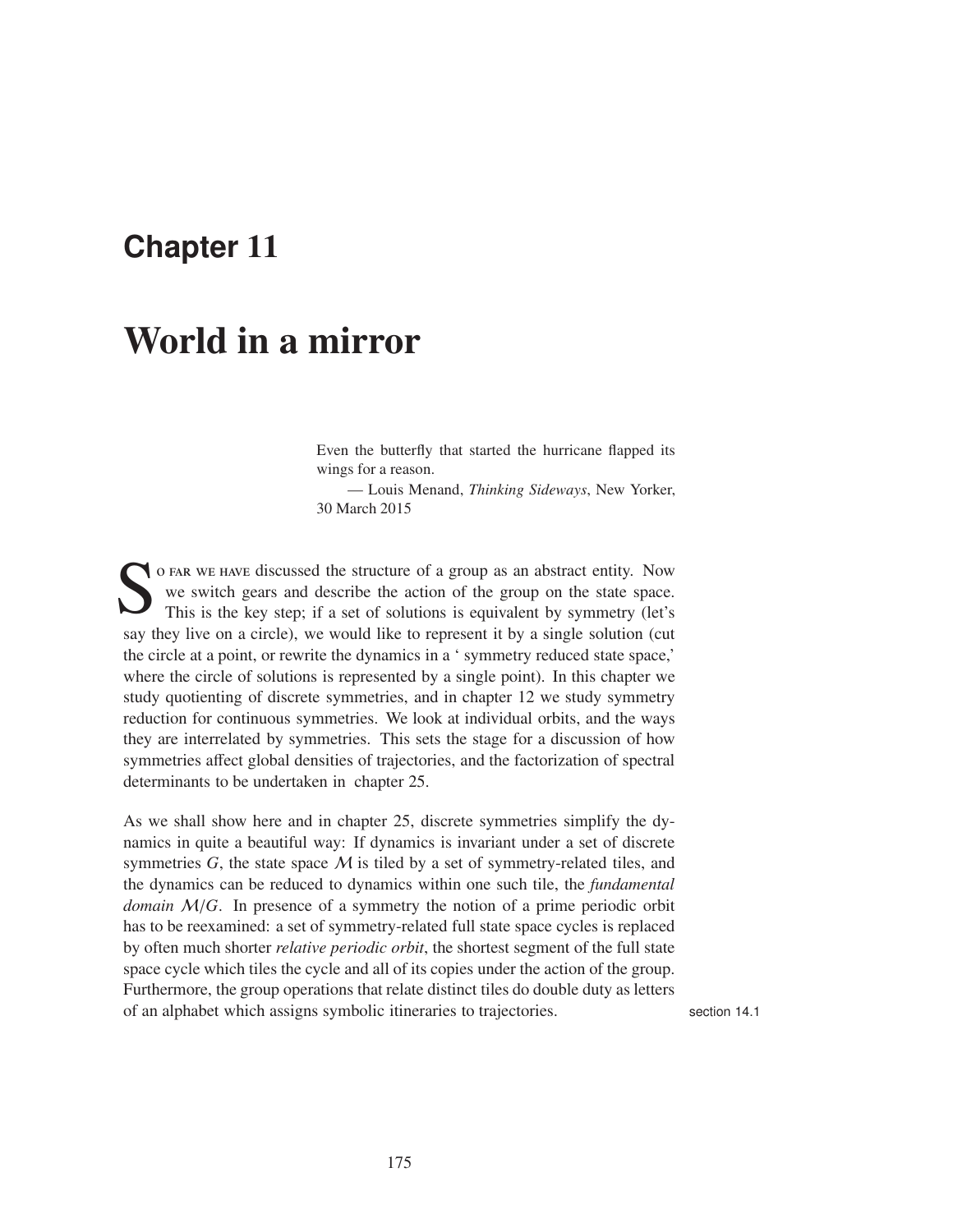#### 11.1 Symmetries of solutions

Solutions of an equivariant system can satisfy all of system's symmetries, a subgroup of them, or have no symmetry at all. For a generic ergodic orbit  $f^t(x)$  the trajectory and any of its images under action of  $g \in G$  are distinct with probability one,  $f^t(x) \cap gf^{t'}(x) = \emptyset$  for all *t*, *t'*. For example, a typical turbulent trajectory of pipe flow has no symmetry beyond the identity, so its symmetry group is the trivial {*e*}. For compact invariant sets, such as fixed points and periodic orbits the situation is very different. For example, the symmetry of the laminar solution of the plane Couette flow is the full symmetry of its Navier-Stokes equations. In between we find solutions whose symmetries are subgroups of the full symmetry of dynamics.

Definition: Isotropy subgroup. The maximal set of group actions which maps a state space point *x* into itself,

$$
G_x = \{ g \in G : gx = x \},\tag{11.1}
$$

is called the *isotropy group* (or *stability subgroup* or *little group*) of *x*. Think of a point  $(0, 0, z)$ ,  $z \neq 0$  on *z* axis in 3 dimensions. Its isotropy group is the O(2) group of rotations in the {*x*, *y*} plane.

A solution usually exhibits less symmetry than the equations of motion. The symmetry of a solution is thus a subgroup of the symmetry group of dynamics. We thus also need a notion of *set-wise* invariance, as opposed to the above *point-wise* invariance under *Gx*. exercise 10.2

**Definition: Symmetry of a solution.** We shall refer to the maximal subgroup  $G_p \subseteq G$  of actions on state space points within a compact set  $M_p$ , which leave no point fixed but leave the set invariant, as the *symmetry*  $G_p$  of the solution labelled *p*,

$$
G_p = \{ g \in G_p \mid gx \in \mathcal{M}_p, gx \neq x \text{ for } g \neq e \},\tag{11.2}
$$

and reserve the notion of 'isotropy' of a set  $M_p$  for the subgroup  $G_p$  that leaves each point in it fixed.

A cycle *p* is *Gp*-*symmetric* (*set-wise symmetric*, *self-dual*) if the action of elements of  $G_p$  on the set of periodic points  $M_p$  reproduces the set.  $g \in G_p$  acts as a shift in time, mapping the periodic point  $x \in M_p$  into another periodic point.

> example 11.1 p. 184

Definition: Multiplicity. For a finite discrete group, the multiplicity of orbit *p* is  $m_p = |G|/|G_p|$ .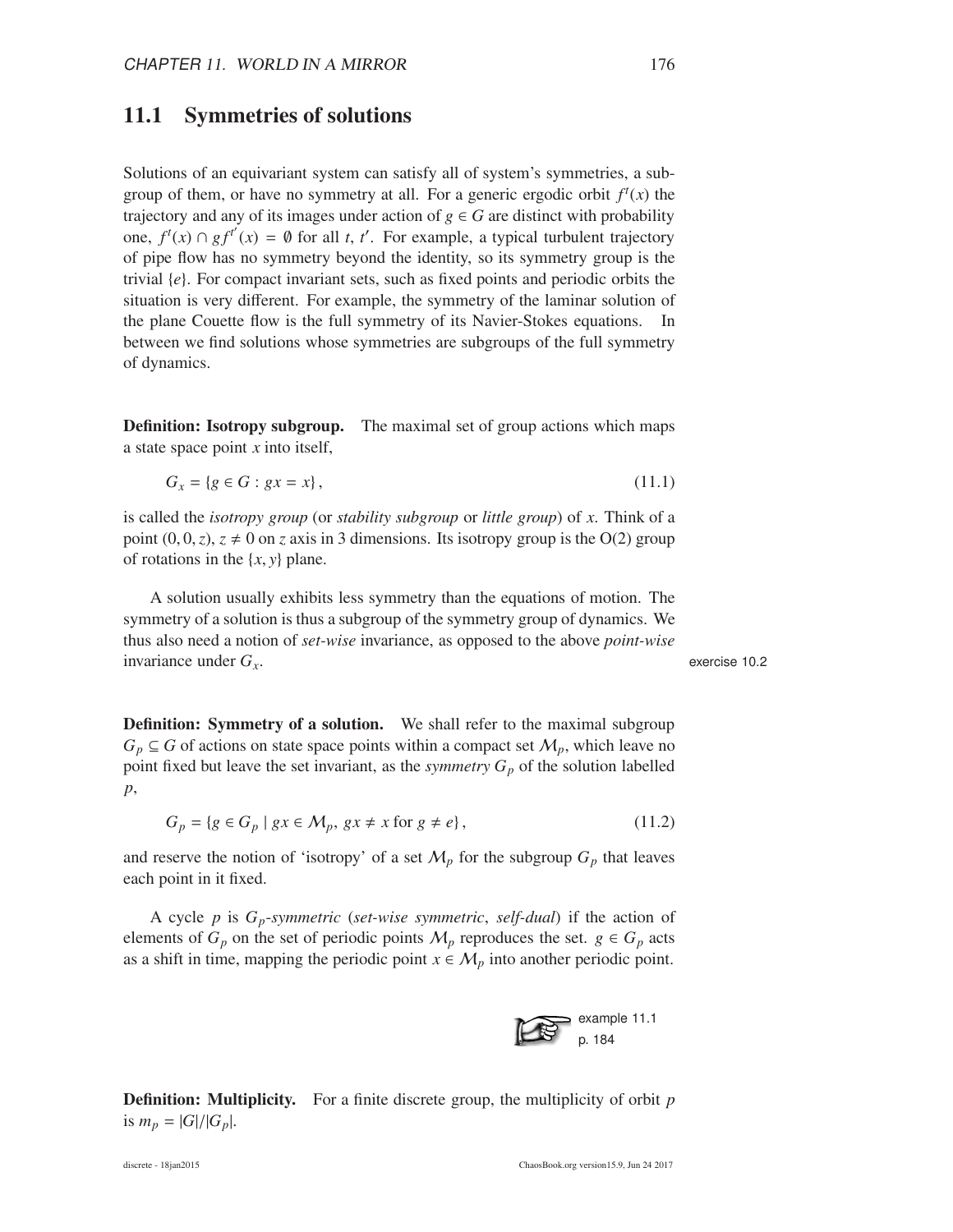**Definition: Stratum.** A stratum is the union of group orbits of the same type: two orbits p, p' belong to the same stratum if and only if their symmetries  $G_p$ ,  $G_{p'}$ are conjugate. In other words, a stratum is to state space what a class is to the set of all group elements in *G*.

**Definition:**  $G_p$ -fixed orbits: An equilibrium  $x_q$  or a compact solution p is pointwise or  $G_p$ -*fixed* if it lies in the invariant points subspace Fix  $(G_p)$ ,  $gx = x$  for all  $g \in G_p$ , and  $x = x_q$  or  $x \in M_p$ . A solution that is *G*-invariant under all group *G* operations has multiplicity 1. Stability of such solutions will have to be examined with care, as they lie on the boundaries of domains related by the action of the symmetry group.



In the literature the symmetry group of a solution is often called *stabilizer* or *isotropy subgroup*. Saying that  $G_p$  is the symmetry of the solution  $p$ , or that the orbit  $M_p$  is ' $G_p$ -invariant,' accomplishes as much without confusing you with all these names (see remark 10.1). In what follows we say "the symmetry of the periodic orbit *p* is  $C_2 = \{e, R\}$ ," rather than bandy about 'stabilizers' and such.

The key concept in the classification of dynamical orbits is their symmetry. We note three types of solutions: (i) fully asymmetric solutions *a*, (ii) subgroup  $G_{\tilde{s}}$  set-wise invariant cycles *s* built by repeats of relative cycle segments  $\tilde{s}$ , and (iii) isotropy subgroup  $G_{EQ}$ -invariant equilibria or point-wise  $G_p$ -fixed cycles *b*.

Definition: Asymmetric (or fully asymmetric) orbits. An orbit (in particular, an equilibrium or periodic orbit) has no symmetry if  $\{x_a\} \cap \{gx_a\} = \emptyset$  for any  $g \in G$ , where  $\{x_a\}$  is the set of periodic points belonging to the cycle *a*. Thus  $g \in G$  generate |*G*| distinct orbits with the same number of points and the same stability properties.



In example 11.4, we illustrate the non-abelian, noncommutative group structure of the 3-disk game of pinball of sect. 1.3, which has symmetry group elements that do not commute. exercise 10.5



Consider next perhaps the simplest 3-dimensional flow with a symmetry, the iconic flow of Lorenz. The example is long but worth working through: the symmetry-reduced dynamics is much simpler than the original Lorenz flow. exercise 11.2

exercise 11.3 exercise 11.4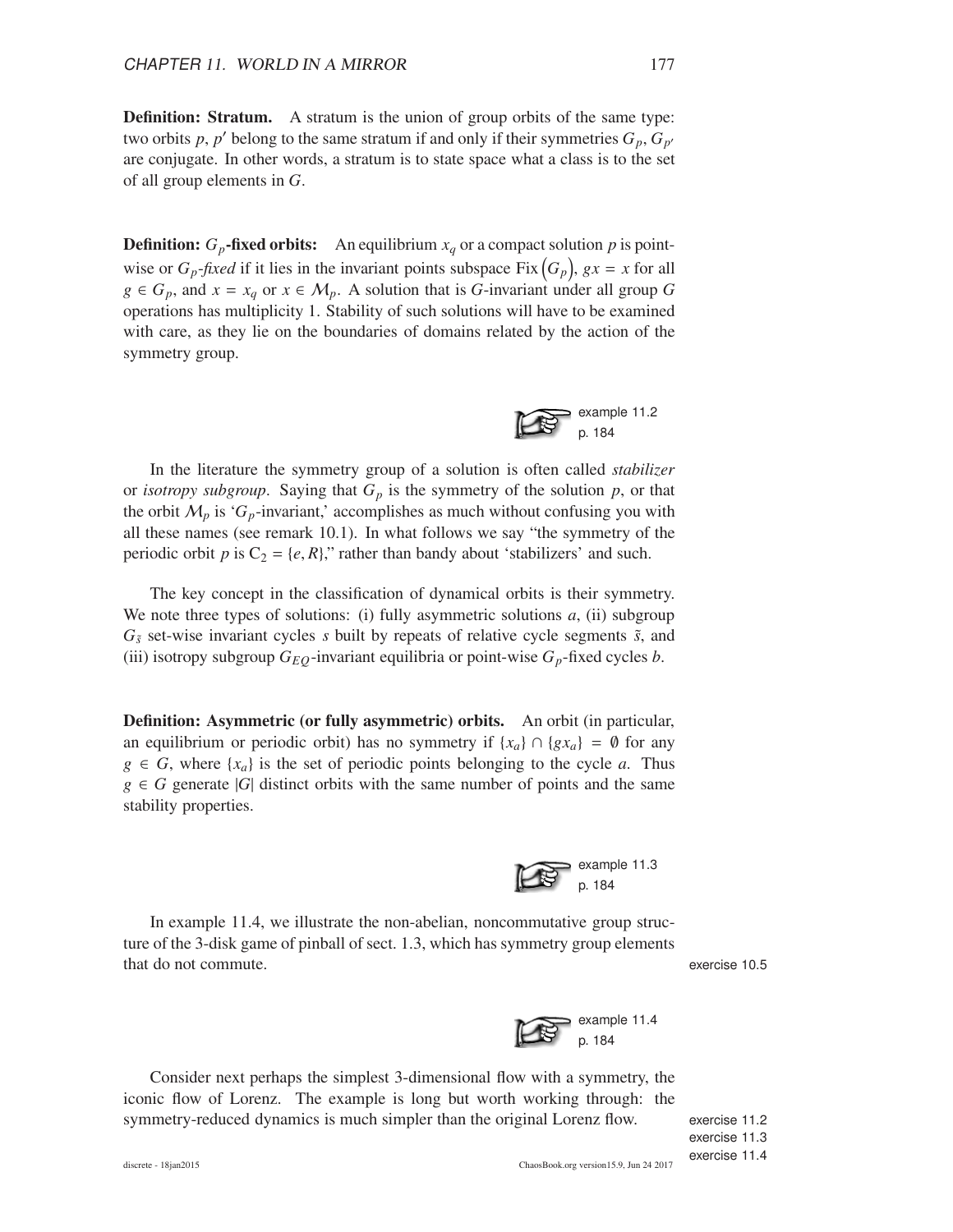

**Figure 11.1:** The D<sub>1</sub>-equivariant bimodal sawtooth map of figure 10.2 has three types of periodic orbits: (a) D<sub>1</sub>-fixed fixed point  $\overline{C}$ , asymmetric fixed points pair { $\overline{L}$ ,  $\overline{R}$ }. (b) D<sub>1</sub>-symmetric (setwise invariant) 2-cycle  $\overline{LR}$ . (c) Asymmetric 2-cycles pair  $\{\overline{LC}, \overline{CR}\}$ . (study example 11.3; continued in figure  $11.5$ )

**Figure** 11.2: Lorenz attractor of figure 3.4, the full state space coordinates  $[x, y, z]$ , with the unstable manifold orbits  $W^u(EQ_0)$ . (Green) is a continuation of the unstable  $e^{(1)}$  of  $EQ_0$ , and (brown) is its  $\pi$ -rotated symmetric partner. Compare with figure 11.3. (E. Siminos)



example 11.5 p. 185

Note: nonlinear coordinate transformations such as the doubled-polar angle representation (11.10) are *not* required to implement the symmetry quotienting M/*G*. We deploy them only as a visualization aid that might help the reader disentangle 2-dimensional projections of higher-dimensional flows. All numerical calculations can still be carried in the initial, full state space formulation of a flow, with symmetry-related points identified by *linear* symmetry transformations.



## 11.2 Relative periodic orbits

So far we have demonstrated that symmetry relates classes of orbits. Now we show that a symmetry reduces computation of periodic orbits to repeats of shorter, 'relative periodic orbit' segments.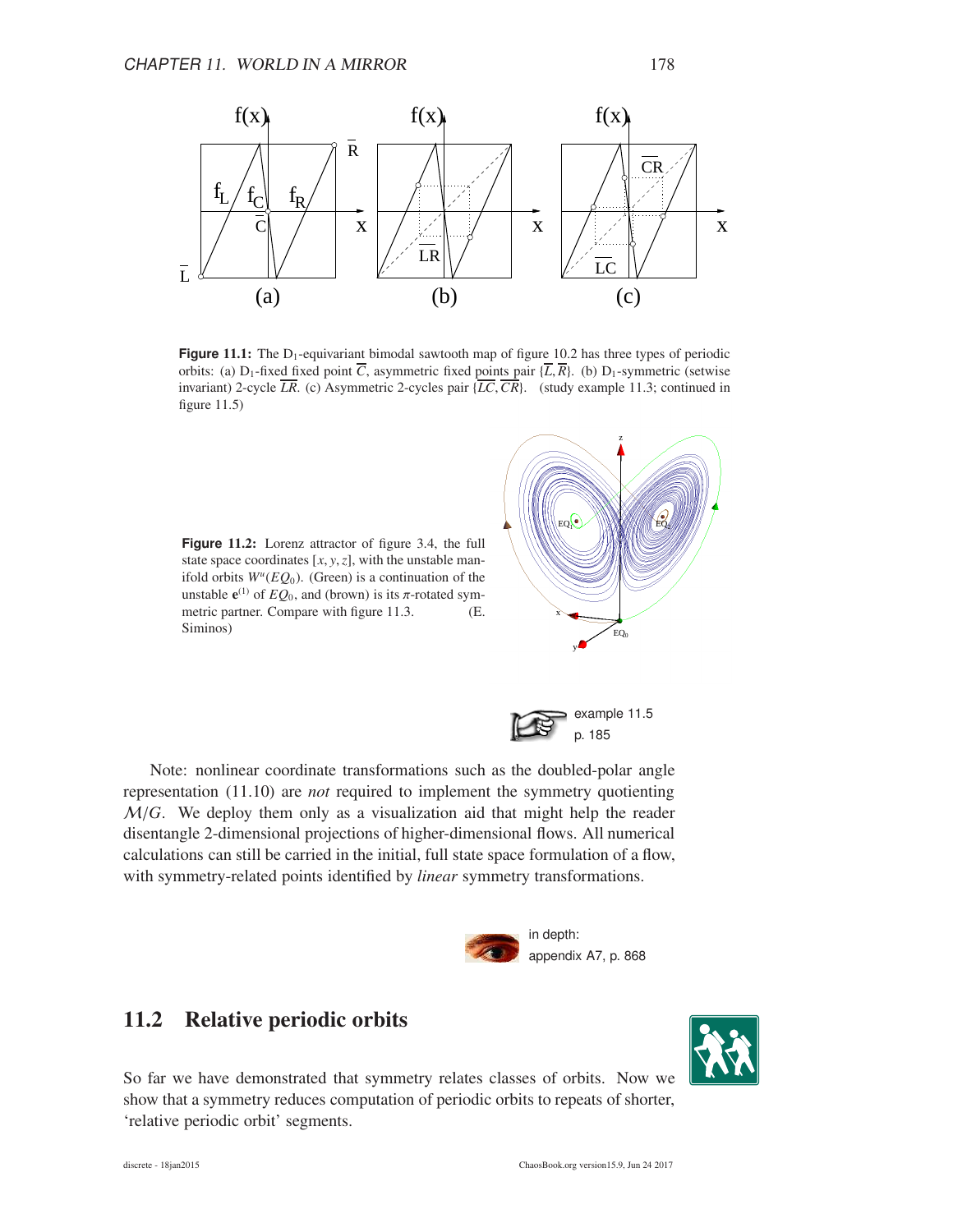**Figure** 11.3: (a) Lorenz attractor plotted in  $[\hat{x}, \hat{y}, z]$ , the doubled-polar angle coordinates (11.10), with points related by  $\pi$ -rotation in the  $[x, y]$  plane identified. Stable eigenvectors of  $EO_0$ :  $e^{(3)}$  and  $e^{(2)}$ , along the *z* axis (11.9). Unstable manifold orbit  $W^u(EQ_0)$  (green) is a continuation of the unstable  $e^{(1)}$  of  $EQ_0$ . (b) Blow-up of the region near *EQ*1: The unstable eigenplane of *EQ*<sup>1</sup> defined by Re  $e^{(2)}$  and Im  $e^{(2)}$ , the stable eigenvector  $e^{(3)}$ . The descent of the *EQ*<sup>0</sup> unstable manifold (green) defines the innermost edge of the strange attractor. As it is clear from (a), it also defines its outermost edge. (E. Siminos)



Equivariance of a flow under a symmetry means that the symmetry image of a cycle is again a cycle, with the same period and stability. The new orbit may be topologically distinct (in which case it contributes to the multiplicity of the cycle) or it may be the same cycle.

A cycle *p* is  $G_p$ -*symmetric* under symmetry operation  $g \in G_p$  if the operation acts on it as a shift in time, advancing a cycle point to a cycle point on the symmetry related segment. The cycle  $p$  can thus be subdivided into  $m_p$  repeats of a *relative periodic orbit segment*, 'prime' in the sense that the full state space cycle is built from its repeats. Thus, in the presence of a discrete symmetry, the notion of a periodic orbit is replaced by the notion of the shortest segment of the full state space cycle which tiles the cycle under the action of the group. In what follows we refer to this segment as a *relative periodic orbit*. In the literature this is sometimes referred to as a *short periodic orbit*, or, for finite symmetry groups, as a *pre-periodic* orbit.

The relative periodic orbit*p* (or *its equivariant periodic orbit*) is the orbit *x*(*t*) in state space M which exactly recurs

$$
x(t) = g_p x(t + T_p) \tag{11.3}
$$

for the shortest fixed *relative period*  $T_p$  and a fixed group action  $g \in G_p$ . These group actions are referred to as 'shifts' or, in the case of continuous symmetries, as 'phases.' For a discrete group  $g^m = e$  and finite *m* (10.3), the period of the corresponding full state space orbit is given by the  $m_p \times$  (period of the relative periodic orbit),  $T_p = |G_p| \hat{T}_{\tilde{p}}$ , and the *i*th Floquet multiplier  $\hat{\Lambda}_{p,i}$  is given by  $\hat{\Lambda}_{\tilde{p},i}^{m_p}$  $_{\tilde{p},i}^{m_p}$  of the relative periodic orbit. The elements of the quotient space  $b \in G/G_p$  generate the copies *bp*, so the multiplicity of the full state space cycle *p* is  $m_p = |G|/|G_p|$ .

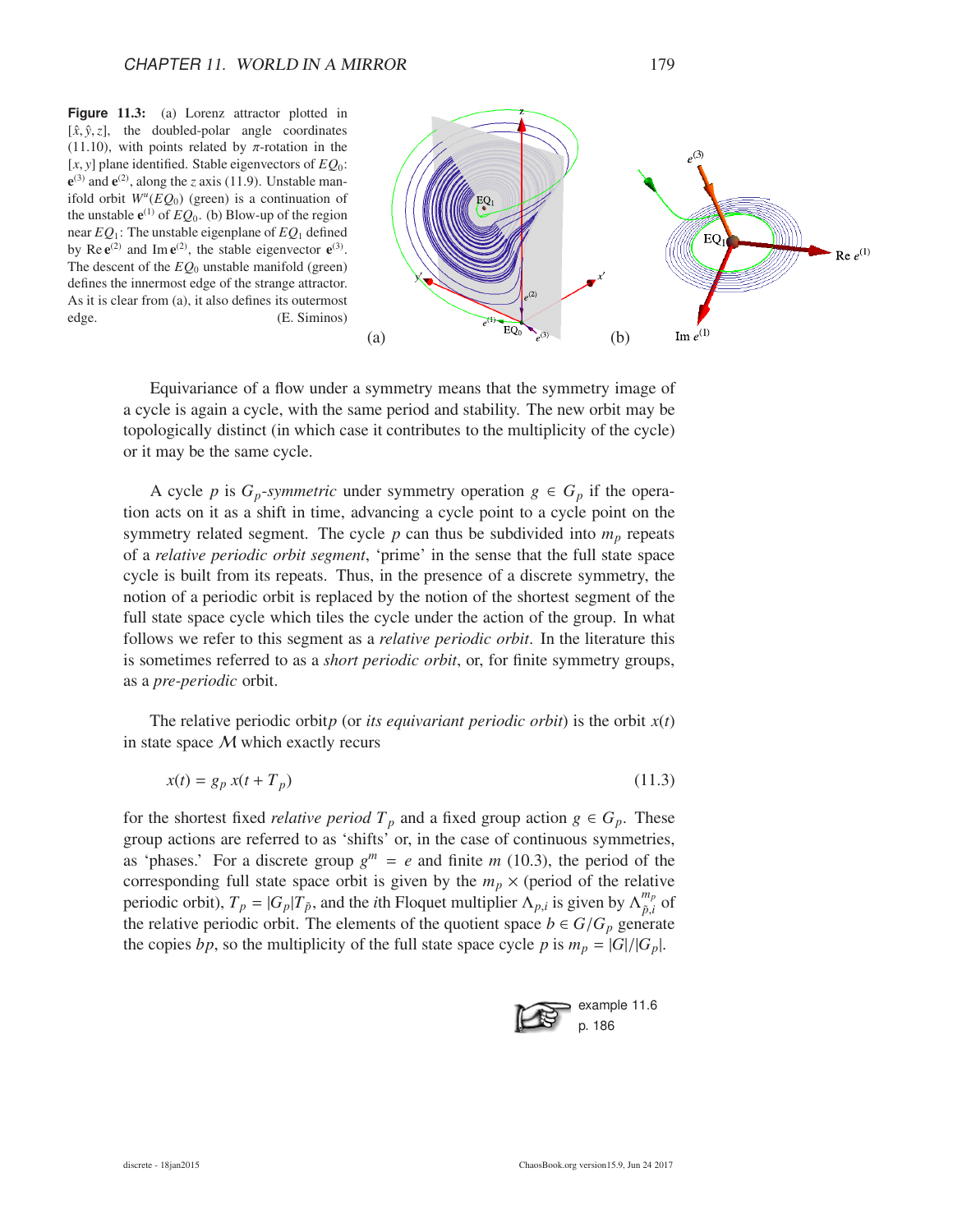**Figure 11.4:** Cycle  $\overline{121212313}$  has multiplicity 6; shown here is  $\overline{121313132} = \sigma_{23} \overline{121212313}$ . However, 121231313 which has the same stability and period is related to 121313132 by time reversal,

but not by any  $C_{3v}$  symmetry.

121212313 121231313 121313132

11.3 Dynamics reduced to fundamental domain

I submit my total lack of apprehension of fundamental concepts.

—John F. Gibson



So far we have used symmetry to effect a reduction in the number of independent cycles, by separating them into classes, and slicing them into 'prime' relative orbit segments. The next step achieves much more: it replaces each class by a single (typically shorter) prime cycle segment.

1. Discrete symmetry tessellates the state space into dynamically equivalent domains, and thus induces a natural partition of state space: If the dynamics is invariant under a discrete symmetry, the state space  $M$  can be completely tiled by a *fundamental domain*  $\tilde{M}$  and its symmetry images  $\tilde{M}_a = a\tilde{M}$ ,  $\tilde{M}_b = b\tilde{M}$ , ... under the action of the symmetry group  $G = \{e, a, b, ...\}$ ,

$$
\mathcal{M} = \tilde{\mathcal{M}} \cup \tilde{\mathcal{M}}_a \cup \tilde{\mathcal{M}}_b \cdots \cup \tilde{\mathcal{M}}_{|G|}.
$$
\n(11.4)

2. Discrete symmetry can be used to restrict all computations to the fundamental domain  $\mathcal{M} = \mathcal{M}/G$ , the reduced state space quotient of the full state space M by the group actions of *G*.

We can use the invariance condition  $(10.4)$  to move the starting point *x* into the fundamental domain  $x = a\tilde{x}$ , and then use the relation  $a^{-1}b =$  $h^{-1}$  to also relate the endpoint  $y \in \tilde{\mathcal{M}}_b$  to its image in the fundamental domain  $\tilde{M}$ . While the global trajectory runs over the full space  $M$ , the restricted trajectory is brought back into the fundamental domain  $\tilde{M}$  any time it exits into an adjoining tile; the two trajectories are related by the symmetry operation *h* which maps the global endpoint into its fundamental domain image.

- 3. Cycle multiplicities induced by the symmetry are removed by reduction of the full dynamics to the dynamics on a fundamental domain. Each symmetry-related set of global cycles *p* corresponds to precisely one fundamental domain (or relative) cycle  $\tilde{p}$ .
- 4. Conversely, each fundamental domain cycle  $\tilde{p}$  traces out a segment of the global cycle  $p$ , with the end point of the cycle  $\tilde{p}$  mapped into the irreducible segment of  $p$  with the group element  $h_{\tilde{p}}$ . A relative periodic orbit segment in the full state space is thus a periodic orbit in the fundamental domain.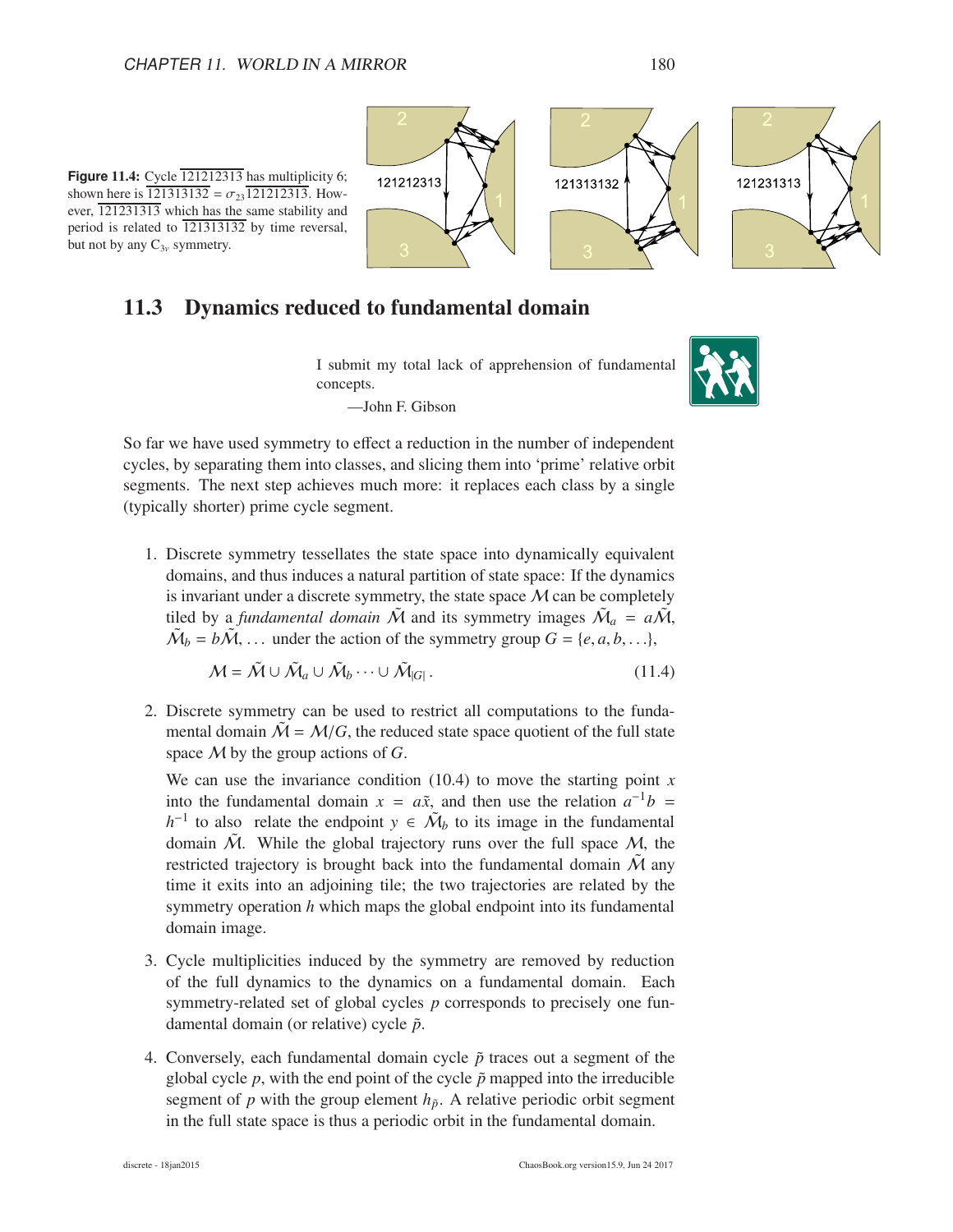**Figure** 11.5: The bimodal Ulam sawtooth map of figure 11.1 with the D<sub>1</sub> symmetry  $f(-x) = -f(x)$ , restricted to the fundamental domain.  $f(x)$  is indicated by the thin line, and fundamental domain map  $\tilde{f}(\tilde{x})$  by the thick line. (a) Boundary fixed point  $\overline{C}$  is the fixed point  $\overline{0}$ . The asymmetric fixed point pair  $\{\overline{L},\overline{R}\}$  is reduced to the fixed point  $\overline{2}$ , and the full state space symmetric 2-cycle  $\overline{LR}$  is reduced to the fixed point  $\overline{1}$ . (b) The asymmetric 2-cycle pair  $\{ \overline{LC}, \overline{CR} \}$  is reduced to 2-cycle  $\overline{01}$ . (c) All fundamental domain fixed points and 2-cycles. (work through example 11.7)  $(Y. Lan)$  (2)



example 11.8 p. 186

Figure 11.6: (a) The pair of full-space 9-cycles, the counter-clockwise 121232313 and the clockwise  $\overline{131323212}$  correspond to (b) one fundamental domain 3-cycle 001.

5. The group elements  $G = \{e, g_2, \ldots, g_{|G|}\}\$  which map the fundamental domain  $\tilde{M}$  into its copies  $g\tilde{M}$ , serve also as letters of a symbolic dynamics alphabet.

For a symmetry reduction in presence of continuous symmetries, see sect. 13.2.

exercise 11.1



## 11.4 Invariant polynomials

All invariants are expressible in terms of a finite number among them. We cannot claim its validity for every group *G*; rather, it will be our chief task to investigate for each particular group whether a finite integrity basis exists or not; the answer, to be sure, will turn out affirmative in the most important cases.

—Hermann Weyl, a motivational quote on the "socalled first main theorem of invariant theory"

Physical laws should have the same form in symmetry-equivalent coordinate frames, so they are often formulated in terms of functions (Hamiltonians, Lagrangians,  $\cdots$ ) invariant under a given set of symmetries. The key result of the representation theory of invariant functions is:

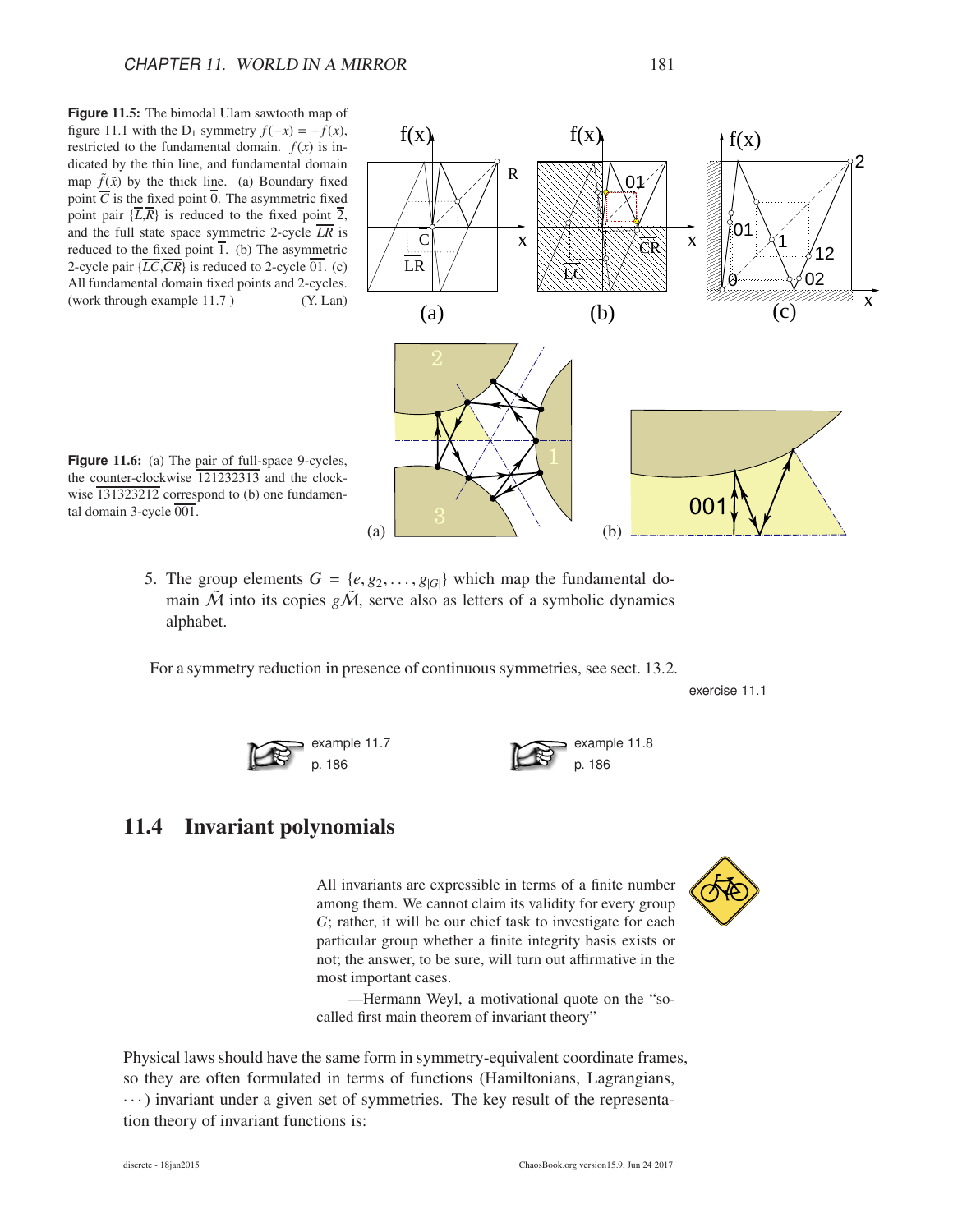Hilbert-Weyl theorem. For a compact group *G* there exists a finite *G*-invariant homogenous polynomial basis  $\{u_1, u_2, \ldots, u_m\}$ ,  $m \ge d$ , such that any *G*-invariant polynomial can be written as a multinomial

$$
h(x) = p(u_1(x), u_2(x), \dots, u_m(x)), \qquad x \in \mathcal{M}.
$$
 (11.5)

These polynomials are linearly independent, but can be functionally dependent through nonlinear relations called *syzygies*.



In practice, explicit construction of *G*-invariant basis can be a laborious undertaking, and we will not take this path except for a few simple low-dimensional cases, such as the 5-dimensional example of sect. 13.7. We prefer to apply the symmetry to the system as given, rather than undertake a series of nonlinear coordinate transformations that the theorem suggests. (What 'compact' in the above refers to will become clearer after we have discussed continuous symmetries. For now, it suffices to know that any finite discrete group is compact.) exercise 10.1

#### **Résumé**

We have shown here that if a dynamical system (M, *f*) has a symmetry *G*, the symmetry should be deployed to 'quotient' the state space to fundamental domain  $\mathcal{\hat{M}} = \mathcal{M}/G$ , i.e., identify all symmetry-equivalent  $x \in \mathcal{M}$  on each group orbit, thus replacing the full state space dynamical system  $(M, f)$  by the symmetry-reduced  $(\hat{\mathcal{M}}, \hat{f})$ . The main result of this chapter can be stated as follows:

In presence of a discrete symmetry *G*, associated with each full state space solution *p* is the group of its symmetries  $G_p \subseteq G$  of order  $1 \leq |G_p| \leq |G|$ , whose elements leave the orbit  $M_p$  invariant. The elements of  $G_p$  act on  $p$  as shifts, tiling it with  $|G_p|$  copies of its shortest invariant segment, the relative periodic orbit  $\tilde{p}$ . The elements of the coset  $b \in G/G_p$  generate  $m_p = |G|/|G_p|$  equivalent copies of *p*.

Once you grasp the relation between the full state space  $M$  and the desymmetrized, *G*-quotiented reduced state space (fundamental domain) M/*G*, you will find the life as a fundamentalist so much simpler that you will never return to your full state space ways of yesteryear. The reduction to the fundamental domain  $\hat{M} = M/G$  simplifies symbolic dynamics and eliminates symmetry-induced degeneracies. For the short orbits the labor saving is dramatic. For example, for the 3-disk game of pinball there are 256 periodic points of length 8, but reduction to the fundamental domain non-degenerate prime cycles reduces this number to 30. In chapter 24 relative periodic orbits will tile the infinite periodic state space, and reduce calculation of diffusion constant in an infinite domain to a calculation on a compact torus.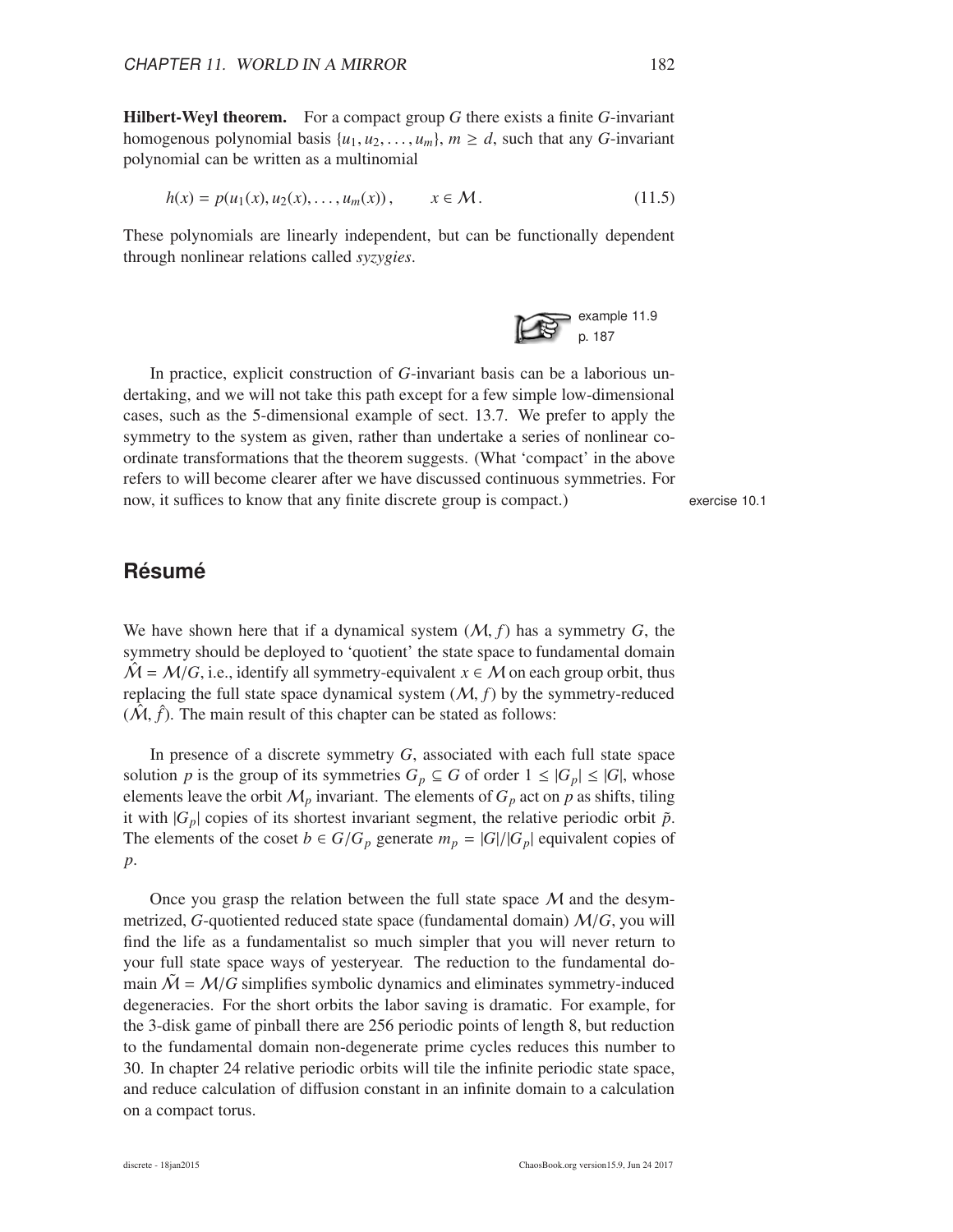#### **Commentary**

**Remark** 11.1 Symmetries of the Lorenz equation: (continued from remark 2.3) After having studied example 11.5 you will appreciate why ChaosBook.org starts out with the symmetry-less Rössler flow  $(2.27)$ , instead of the better known Lorenz flow  $(2.22)$ . Indeed, getting rid of symmetry was one of Rössler's motivations. He threw the baby out with the water; for Lorenz flow dimensionalities of stable/unstable manifolds make possible a robust heteroclinic connection absent from Rössler flow, with unstable manifold of an equilibrium flowing into the stable manifold of another equilibrium. How such connections are forced upon us is best grasped by perusing the chapter 13 'Heteroclinic tangles' of the inimitable Abraham and Shaw illustrated classic [14.23]. Their beautiful hand-drawn sketches elucidate the origin of heteroclinic connections in the Lorenz flow (and its high-dimensional Navier-Stokes relatives) better than any computer simulation. Miranda and Stone [11.2] were first to quotient the  $C_2$  symmetry and explicitly construct the desymmetrized, 'proto-Lorenz system,' by a nonlinear coordinate transformation into the Hilbert-Weyl polynomial basis invariant under the action of the symmetry group [11.3]. For in-depth discussion of symmetry-reduced ('images') and symmetryextended ('covers') topology, symbolic dynamics, periodic orbits, invariant polynomial bases etc., of Lorenz, Rössler and many other low-dimensional systems there is no better reference than the Gilmore and Letellier monograph [13.19]. They interpret [11.5] the proto-Lorenz and its 'double cover' Lorenz as 'intensities' being the squares of 'amplitudes,' and call quotiented flows such as  $(Lorenz)/C<sub>2</sub>$  'images.' Our 'doubled-polar angle' visualization figure 14.8 is a proto-Lorenz in disguise; we, however, integrate the flow and construct Poincaré sections and return maps in the original Lorenz  $[x, y, z]$  coordinates, without any nonlinear coordinate transformations. The Poincaré return map figure 14.9 is reminiscent in shape both of the one given by Lorenz in his original paper, and the one plotted in a radial coordinate by Gilmore and Letellier. Nevertheless, it is profoundly different: our return maps are from unstable manifold  $\rightarrow$  itself, and thus intrinsic and coordinate independent. In this we follow ref. [A1.79]. This construction is necessary for high-dimensional flows in order to avoid problems such as double-valuedness of return map projections on arbitrary 1-dimensional coordinates encountered already in the Rössler example of figure 3.3. More importantly, as we know the embedding of the unstable manifold into the full state space, a periodic point of our return map *is* - regardless of the length of the cycle - the periodic point in the full state space, so no additional Newton searches are needed. In homage to Lorenz, we note that his return map was already symmetry-reduced: as *z* belongs to the symmetry invariant Fix (*G*) subspace, one can replace dynamics in the full space by  $\dot{z}$ ,  $\ddot{z}$ ,  $\cdots$ . That is *G*-invariant by construction [13.19].

**Remark 11.2** Examples of systems with discrete symmetries. Almost any flow of interest is symmetric in some way or other: the list of examples is endless, we list here a handful that we found interesting. One has a  $C_2$  symmetry in the Lorenz system (remark 2.3), the Ising model, and in the 3-dimensional anisotropic Kepler potential [A39.17, 38.18, A1.24], a  $D_4 = C_{4v}$  symmetry in quartic oscillators [11.10, 11.11], in the pure  $x^2y^2$  potential [11.12, 11.13] and in hydrogen in a magnetic field [11.14], and a  $D_2 = C_{2v} = V_4 = C_2 \times C_2$  symmetry in the stadium billiard [25.2]. A very nice nontrivial desymmetrization is carried out in ref. [25.11]. An example of a system with  $D_3 = C_{3\nu}$  symmetry is provided by the motion of a particle in the Hénon-Heiles poten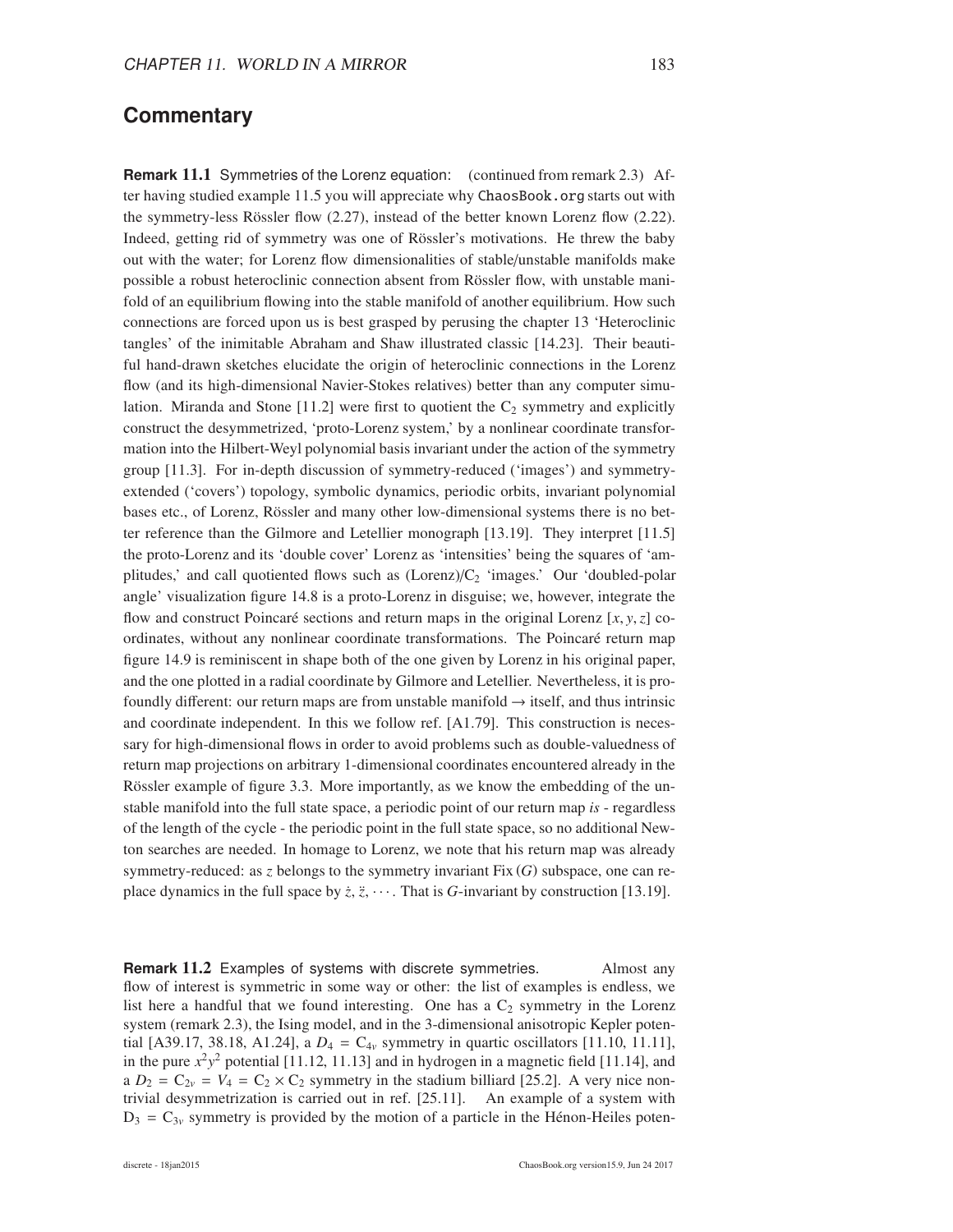tial [11.17, 11.18, 11.19, 25.10]

$$
V(r,\theta) = \frac{1}{2}r^2 + \frac{1}{3}r^3\sin(3\theta) \; .
$$

Our 3-disk coding is insufficient for this system because of the existence of elliptic islands and because the three orbits that run along the symmetry axis cannot be labeled in our code. As these orbits run along the boundary of the fundamental domain, they require the special treatment. A partial classification of the 67 possible symmetries of solutions of the plane Couette flow of example 12.9, and their reduction 5 conjugate classes is given in ref. [13.42].

#### 11.5 Examples

**Example** 11.1  $D_1$ -symmetric cycles: For  $D_1$  the period of a set-wise symmetric cycle is even  $(n_s = 2n_{\bar{s}})$ , and the mirror image of the  $x_s$  periodic point is reached by traversing the relative periodic orbit segment  $\tilde{s}$  of length  $n_{\tilde{s}}, f^{n_{\tilde{s}}}(x_s) = \sigma x_s$ , see figure 11.1 (b). click to return: p. ??

**Example** 11.2  $D_1$ -**invariant cycles:** In the example at hand there is only one  $G$ invariant (point-wise invariant) orbit, the fixed point  $\overline{C}$  at the origin, see figure 11.1 (a). As reflection symmetry is the only discrete symmetry that <sup>a</sup> map of the interval can have, this example completes the group-theoretic analysis of 1-dimensional maps. We shall continue analysis of this system in example 11.7, and work out the symbolic dynamics of such reflection symmetric systems in example 15.7. click to return: p. ??

**Example** 11.3 **Group**  $D_1$  **- a** reflection symmetric 1*d* map: Consider the bimodal 'sawtooth' map of example 10.5, with the state space  $M = [-1,1]$  split into three regions  $M = \{M_L, M_C, M_R\}$  which we label with a 3-letter alphabet *L*(eft), *C*(enter), and *R*(ight). The symbolic dynamics is complete ternary dynamics, with any sequence of letters  $\mathcal{A} = \{L, C, R\}$  corresponding to an admissible trajectory ('complete' means no additional grammar rules required, see example 14.7 below). The  $D_1$ -equivariance of the map,  $D_1 = \{e, \sigma\}$ , implies that if  $\{x_n\}$  is a trajectory, so is  $\{\sigma x_n\}$ .

Fix (*G*), the set of points invariant under group action of  $D_1$ ,  $\tilde{\mathcal{M}} \cap \sigma \tilde{\mathcal{M}}$ , is just this fixed point  $x = 0$ , the reflection symmetry point. If *a* is an asymmetric cycle,  $\sigma$  maps it into the reflected cycle  $\sigma a$ , with the same period and the same stability properties, see the fixed points pair  $\{\overline{L}, \overline{R}\}$  and the 2-cycles pair  $\{\overline{LC}, \overline{CR}\}$  in figure 11.1 (c). click to return: p. ??

**Example** 11.4 **3-disk game of pinball - cycle symmetries:** (continued from example  $10.8$ ) The  $C_3$  subgroup  $G_p = \{e, C^{1/3}, C^{2/3}\}$  invariance is exemplified by the two cycles 123 and 132 which are invariant under rotations by  $2\pi/3$  and  $4\pi/3$ , but are mapped into each other by any reflection, figure 11.4 (a), and have multiplicity  $|G|/|G_p| = 2$ .

The  $C_v$  type of a subgroup is exemplified by the symmetries of  $\hat{p} = 1213$ . This cycle is invariant under reflection  $\sigma_{23}$ {1213} = 1312 = 1213, so the invariant subgroup is  $G_{\hat{p}} = \{e, \sigma_{23}\}\$ , with multiplicity is  $m_{\hat{p}} = |G|/|G_{p}| = 3$ ; the cycles in this class, 1213, 1232 and  $\overline{1323}$ , are related by  $2\pi/3$  rotations, figure 11.4 (b).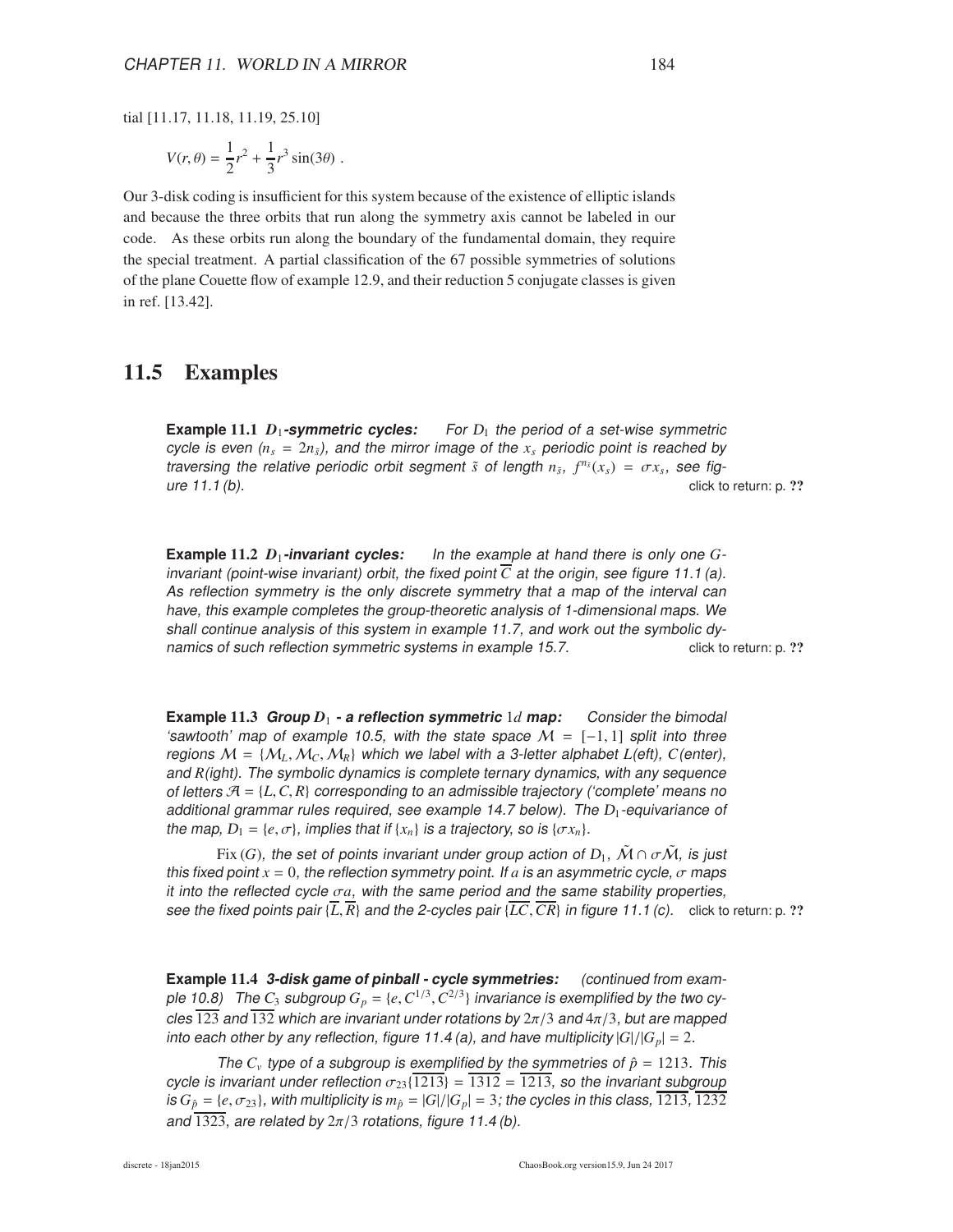A cycle of no symmetry, such as  $\overline{12123}$ , has  $G_p = \{e\}$  and contributes in all six copies (the remaining cycles in the class are  $\overline{12132}$ ,  $\overline{12313}$ ,  $\overline{12323}$ ,  $\overline{13132}$  and  $\overline{13232}$ ), figure 11.4 (c).

Besides the above spatial symmetries, for Hamiltonian systems cycles may be related by time reversal symmetry. An example are the cycles 121212313 and  $313212121 = 121213132$  which have the same periods and stabilities, but are related by no space symmetry, see figure 11.4. (continued in example 11.8) click to return: p. ??

**Example** 11.5 **Desymmetrization of Lorenz flow:** (continuation of example 10.6) Lorenz equation (2.22) is equivariant under (10.15), the action of order-2 group  $C_2 = \{e, C^{1/2}\},\$ where  $C^{1/2}$  is  $[x, y]$ -plane, half-cycle rotation by  $\pi$  about the *z*-axis:

$$
(x, y, z) \to C^{1/2}(x, y, z) = (-x, -y, z). \tag{11.6}
$$

 $(C^{1/2})^2 = 1$  condition decomposes the state space into two linearly irreducible subspaces <sup>M</sup> <sup>=</sup> <sup>M</sup>+⊕M<sup>−</sup> , the *<sup>z</sup>*-axis <sup>M</sup><sup>+</sup> and the [*x*, *<sup>y</sup>*] plane <sup>M</sup><sup>−</sup> , with projection operators onto the two subspaces given by

$$
\mathbf{P}^+ = \frac{1}{2}(1 + C^{1/2}) = \begin{pmatrix} 0 & 0 & 0 \\ 0 & 0 & 0 \\ 0 & 0 & 1 \end{pmatrix}, \quad \mathbf{P}^- = \frac{1}{2}(1 - C^{1/2}) = \begin{pmatrix} 1 & 0 & 0 \\ 0 & 1 & 0 \\ 0 & 0 & 0 \end{pmatrix}.
$$
 (11.7)

As the flow is  $C_2$ -invariant, so is its linearization  $\dot{x} = Ax$ . Evaluated at  $EO_0$ , A commutes with  $C^{1/2}$ , and, as we have already seen in example 4.6, the  $EQ_0$  stability matrix decomposes into [*x*, *y*] and *z* blocks.

The 1-dimensional <sup>M</sup><sup>+</sup> subspace is the fixed-point subspace, with the *z*-axis points left point-wise invariant under the group action

$$
\mathcal{M}^+ = \text{Fix}\,(C_2) = \{x \in \mathcal{M} \mid g \, x = x \text{ for } g \in \{e, C^{1/2}\}\}\tag{11.8}
$$

(here  $x = (x, y, z)$  is a 3-dimensional vector, not the coordinate x). A  $C_2$ -fixed point  $x(t)$ in Fix  $(C_2)$  moves with time, but according to (10.10) remains within  $x(t) \in Fix(C_2)$  for all times; the subspace  $\mathcal{M}^+$  = Fix  $(C_2)$  is flow invariant. In case at hand this jargon is a bit of an overkill: clearly for  $(x, y, z) = (0, 0, z)$  the full state space Lorenz equation (2.22) is reduced to the exponential contraction to the  $EQ<sub>0</sub>$  equilibrium,

*z*<sup>i</sup> = −*bz*. (11.9)

However, for higher-dimensional flows the flow-invariant subspaces can be high-dimensional, with interesting dynamics of their own. Even in this simple case this subspace plays an important role as <sup>a</sup> topological obstruction: the orbits can neither enter it nor exit it, so the number of windings of <sup>a</sup> trajectory around it provides <sup>a</sup> natural, topological symbolic dynamics.

The M<sup>−</sup> subspace is, however, not flow-invariant, as the nonlinear terms  $\dot{z}$  =  $xy-bz$  in the Lorenz equation (2.22) send all initial conditions within  $\mathcal{M}^- = (x(0), y(0), 0)$ into the full,  $z(t) \neq 0$  state space  $\mathcal{M}/\mathcal{M}^+$ .

By taking as a Poincaré section any  $C^{1/2}$ -equivariant, non-self-intersecting surface that contains the *z* axis, the state space is divided into <sup>a</sup> half-space fundamental domain  $\tilde{\cal M}$  =  ${\cal M}/C_2$  and its  $180^o$  rotation  $C^{1/2}\tilde{\cal M}.$  An example is afforded by the  ${\cal P}$  plane section of the Lorenz flow in figure 3.4. Take the fundamental domain  $\tilde{M}$  to be the halfspace between the viewer and  $P$ . Then the full Lorenz flow is captured by re-injecting back into  $\tilde{M}$  any trajectory that exits it, by a rotation of  $\pi$  around the *z* axis.

As any such  $C^{1/2}$ -invariant section does the job, a choice of a 'fundamental domain' is here largely mater of taste. For purposes of visualization it is convenient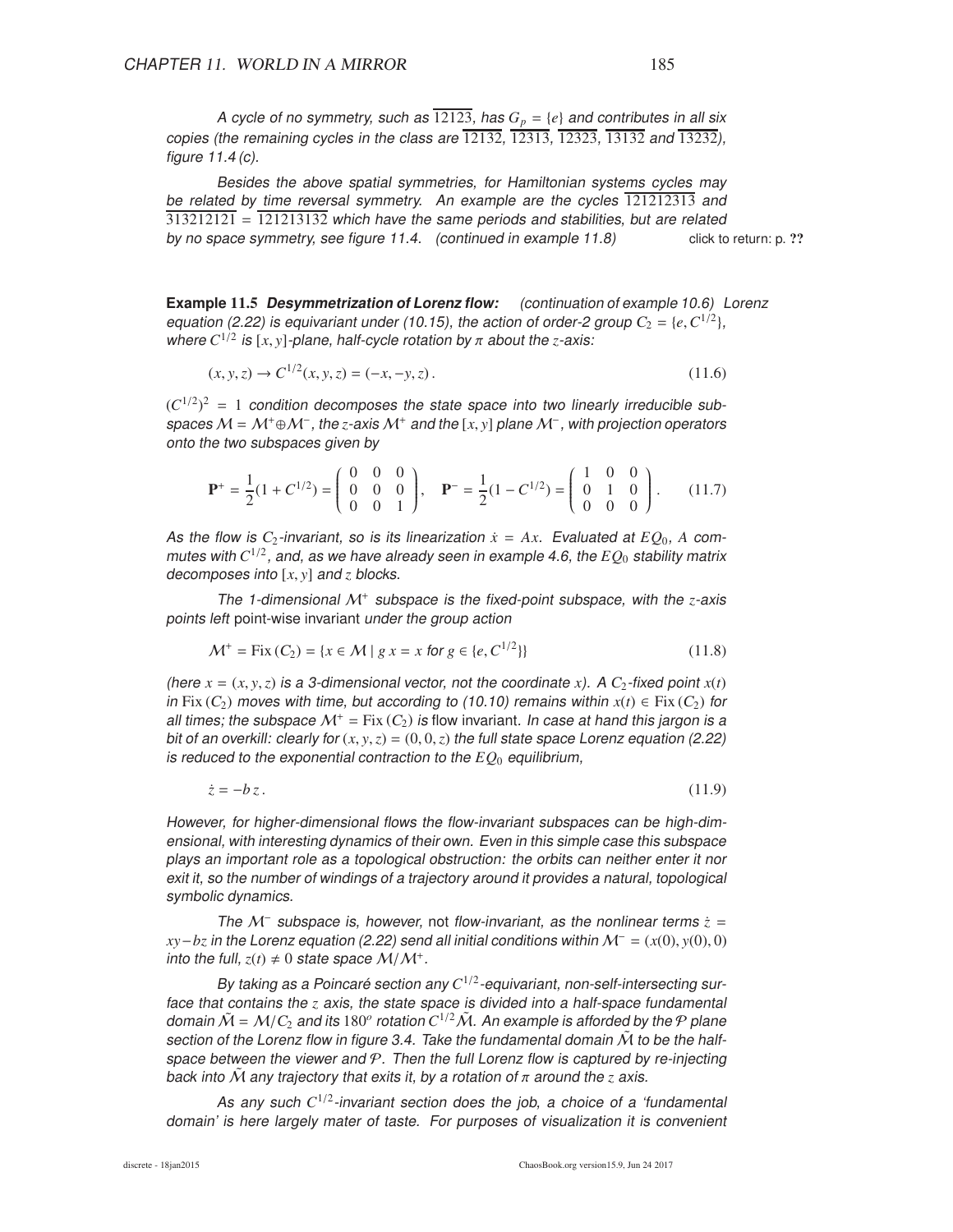to make the double-cover nature of the full state space by  $\tilde{M}$  explicit, through any state space redefinition that maps <sup>a</sup> pair of points related by symmetry into <sup>a</sup> single point. In case at hand, this can be easily accomplished by expressing  $(x, y)$  in polar coordinates  $(x, y) = (r \cos \theta, r \sin \theta)$ , and then plotting the flow in the 'doubled-polar angle representation:' section 11.4

> exercise 11.3 )/*r*, 2*xy*/*r*,*z*) , (11.10)

$$
(\hat{x}, \hat{y}, z) = (r \cos 2\theta, r \sin 2\theta, z) = ((x^2 - y^2)/r, 2xy/r, z),
$$

as in figure 11.3 (a). In contrast to the original *G*-equivariant coordinates [*x*, *y*,*z*], the Lorenz flow expressed in the new coordinates  $[\hat{x}, \hat{y}, z]$  is *G*-invariant, see example 11.9. In this representation the  $\dot{M} = M/C_2$  fundamental domain flow is a smooth, continuous flow, with (any choice of) the fundamental domain stretched out to seamlessly cover the entire  $[\hat{x}, \hat{y}]$  plane. (continued in example 14.5) click to return: p. ??

(E. Siminos and J. Halcrow)

**Example** 11.6 **Relative periodic orbits of Lorenz flow:** (continuation of example 11.5) The relation between the full state space periodic orbits, and the fundamental domain (11.10) reduced relative periodic orbits of the Lorenz flow: an asymmetric full state space cycle pair  $p$ ,  $Rp$  maps into a single cycle  $\tilde{p}$  in the fundamental domain, and any self-dual cycle  $p = Rp = \tilde{p}R\tilde{p}$  is a repeat of a relative periodic orbit  $\tilde{p}$ . click to return: p. ??

**Example** 11.7 **Group**  $D_1$  **and reduction to the fundamental domain:** Consider again the reflection-symmetric bimodal Ulam sawtooth map  $f(-x) = -f(x)$  of example 11.3, with symmetry group  $D_1 = \{e, \sigma\}$ . The state space  $\mathcal{M} = [-1, 1]$  can be tiled by half-line  $\mathcal{M} = [0, 1]$ , and  $\sigma \mathcal{M} = [-1, 0]$ , its image under a reflection across  $x = 0$  point. The dynamics can then be restricted to the fundamental domain  $\tilde{x}_k \in \mathcal{M} = [0, 1]$ ; every time a trajectory leaves this interval, it is mapped back using  $\sigma$ .

In figure 11.5 the fundamental domain map  $\tilde{f}(\tilde{x})$  is obtained by reflecting  $x < 0$ segments of the global map  $f(x)$  into the upper right quadrant.  $\tilde{f}$  is also bimodal and piecewise-linear, with  $\tilde{\mathcal{M}} = [0,1]$  split into three regions  $\tilde{\mathcal{M}} = \{\tilde{\mathcal{M}}_0, \tilde{\mathcal{M}}_1, \tilde{\mathcal{M}}_2\}$  which we label with a 3-letter alphabet  $\tilde{\mathcal{A}} = \{0, 1, 2\}$ . The symbolic dynamics is again complete ternary dynamics, with any sequence of letters  $\{0, 1, 2\}$  admissible.

However, the interpretation of the 'desymmetrized' dynamics is quite different - the multiplicity of every periodic orbit is now 1, and relative periodic segments of the full state space dynamics are all periodic orbits in the fundamental domain. Consider figure 11.5:

In (a) the boundary fixed point  $\overline{C}$  is also the fixed point  $\overline{0}$ .

The asymmetric fixed point pair  $\{L,\overline{R}\}$  is reduced to the fixed point  $\overline{2}$ , and the full state space symmetric 2-cycle  $\overline{LR}$  is reduced to the fixed point  $\overline{1}$ . The asymmetric 2-cycle pair  $\{IC,\overline{CR}\}$  is reduced to the 2-cycle  $\overline{01}$ . Finally, the symmetric 4-cycle  $\overline{LCRC}$ is reduced to the 2-cycle  $\overline{02}$ . This completes the conversion from the full state space for all fundamental domain fixed points and 2-cycles, figure  $11.5$  (c). click to return: p. ??

#### **Example** 11.8 **3-disk game of pinball in the fundamental domain:**

If the dynamics is equivariant under interchanges of disks, the absolute disk labels  $\epsilon_i = 1, 2, \cdots, N$  can be replaced by the symmetry-invariant relative disk $\rightarrow$ disk increments *g<sup>i</sup>* , where *g<sup>i</sup>* is the discrete group element that maps disk *i*−1 into disk *i*. For 3-disk system  $g_i$  is either reflection  $\sigma$  back to initial disk (symbol '0') or 2 $\pi/3$  rotation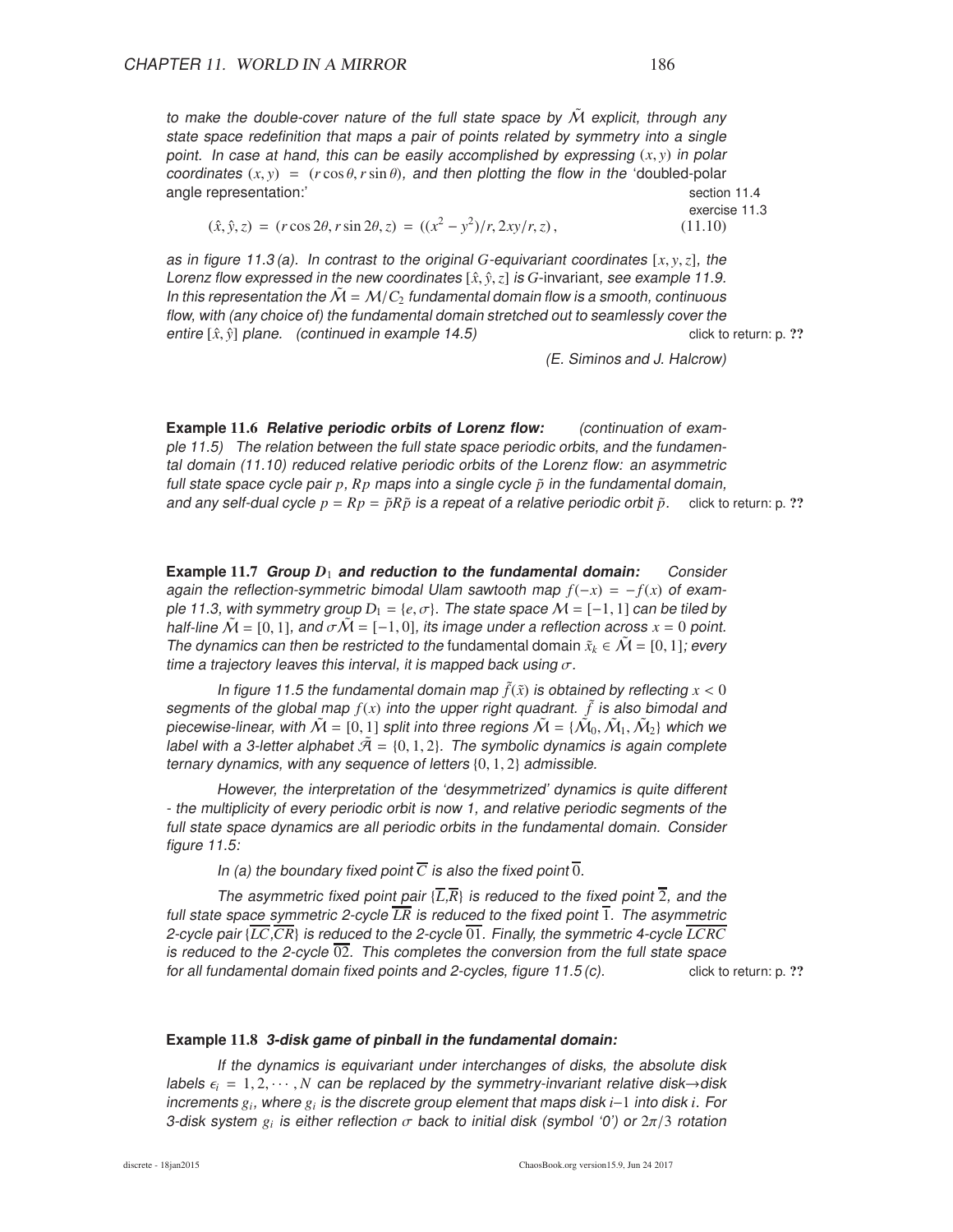by *C* to the next disk (symbol '1'). An immediate gain arising from symmetry invariant relabeling is that *N*-disk symbolic dynamics becomes (*N*−1)-nary, with no restrictions on the admissible sequences.

An irreducible segment corresponds to <sup>a</sup> periodic orbit in the fundamental domain, <sup>a</sup> one-sixth slice of the full 3-disk system, with the symmetry axes acting as reflecting mirrors (see figure 10.3(d)). A set of orbits related in the full space by discrete symmetries maps onto <sup>a</sup> single fundamental domain orbit. The reduction to the fundamental domain desymmetrizes the dynamics and removes all global discrete symmetry-induced degeneracies: rotationally symmetric global orbits (such as the 3 cycles  $\overline{123}$  and  $\overline{132}$ ) have multiplicity 2, reflection symmetric ones (such as the 2-cycles  $\overline{12}$ ,  $\overline{13}$  and  $\overline{23}$ ) have multiplicity 3, and global orbits with no symmetry are 6-fold degenerate. Table 15.2 lists some of the shortest binary symbols strings, together with the corresponding full 3-disk symbol sequences and orbit symmetries. Some examples of such orbits are shown in figures 11.4 and 11.6. (continued in example 15.8) click to return: p. ??

**Example** 11.9 **Polynomials invariant under discrete operations on** R 3 **:** (continued from example 10.3)  $\sigma$  is a reflection through the [x, y] plane. Any {*e*,  $\sigma$ }-invariant function can be expressed in the polynomial basis  $\{u_1, u_2, u_3\} = \{x, y, z^2\}.$ 

*C*<sup>1/2</sup> is a [*x*, *y*]-plane rotation by  $\pi$  about the *z*-axis. Any {*e*, *C*<sup>1/2</sup>}-invariant function can be expressed in the polynomial basis  $\{u_1, u_2, u_3, u_4\} = \{x^2, xy, y^2, z\}$ , with one syzygy between the basis polynomials,  $(x^2)(y^2) - (xy)^2 = 0$ .

*P* is an inversion through the point  $(0, 0, 0)$ . Any {*e*, *P*}-invariant function can be expressed in the polynomial basis  $\{u_1, \dots, u_6\} = \{x^2, y^2, z^2, xy, xz, yz\}$ , with three syzygies between the basis polynomials,  $(x^2)(y^2) - (xy)^2 = 0$ , and its 2 permutations.

For the  $D_2$  dihedral group  $G = \{e, \sigma, C^{1/2}, P\}$  the  $G$ -invariant polynomial basis is  ${u_1, u_2, u_3, u_4} = {x^2, y^2, z^2, xy}$ , with one syzygy,  ${(x^2)(y^2) - (xy)}$ click to return: p. ??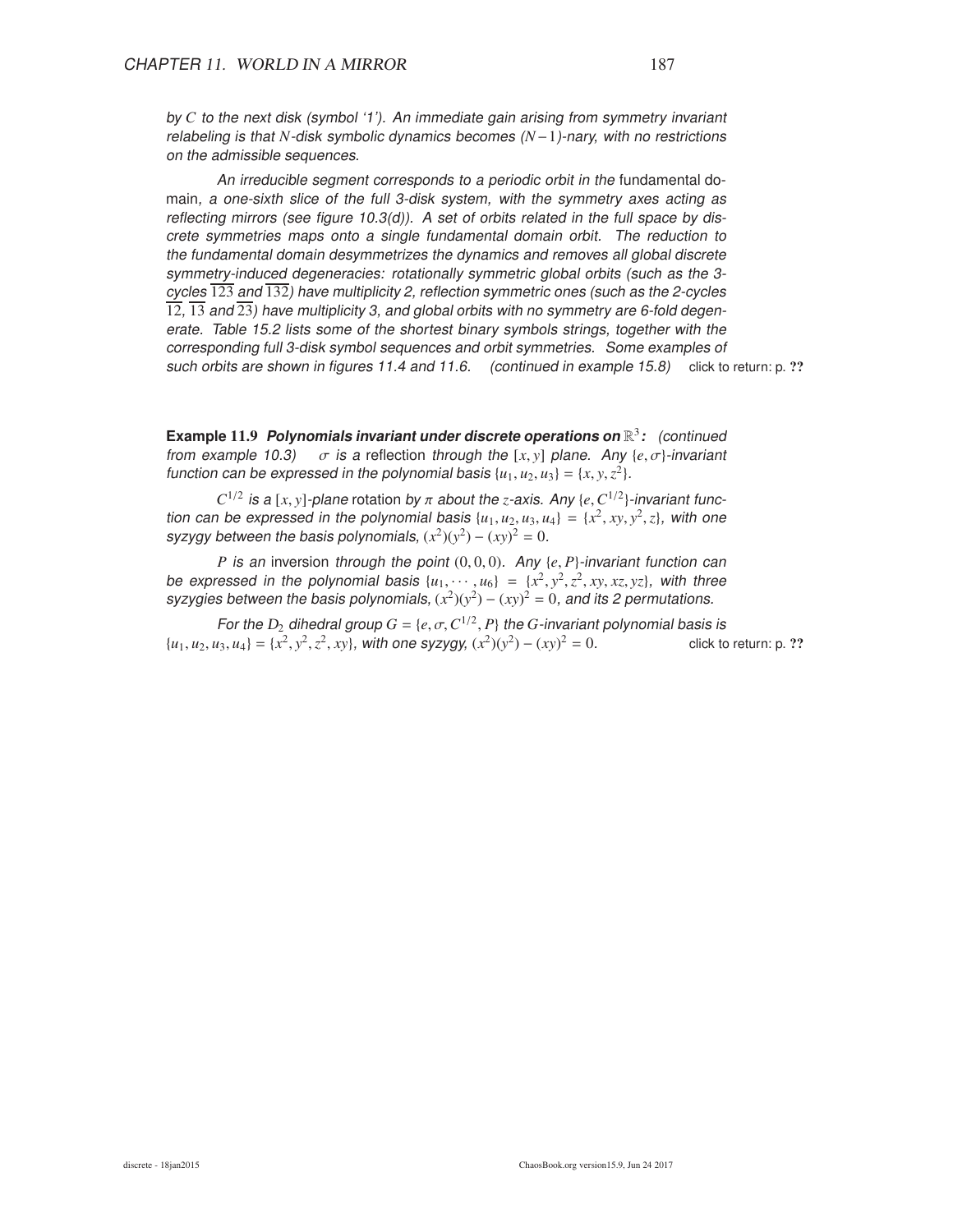### **Exercises**

- 11.1. Reduction of 3-disk symbolic dynamics to binary. (continued from exercise 1.1)
	- (a) Verify that the 3-disk cycles  $\{1\overline{2},\overline{13},\overline{23}\},\{\overline{123},\overline{132}\},\{\overline{1213}+2 \text{ perms.}\}\$  $\{121\,232\,313 + 5 \text{ perms.}\}, \{121\,323 + 2 \text{ perms.}\},\$ · · · , correspond to the fundamental domain cycles  $\overline{0}$ ,  $\overline{1}$ ,  $\overline{01}$ ,  $\overline{001}$ ,  $\overline{011}$ ,  $\cdots$  respectively.
	- (b) Check the reduction for short cycles in table 15.2 by drawing them both in the full 3-disk system and in the fundamental domain, as in figure 11.6.
	- (c) Optional: Can you see how the group elements listed in table 15.2 relate irreducible segments to the fundamental domain periodic orbits?

(continued in exercise 15.7)

11.2.  $C_2$ -equivariance of Lorenz system. Verify that the vector field in Lorenz equations (2.22)

$$
\dot{x} = v(x) = \begin{bmatrix} \dot{x} \\ \dot{y} \\ \dot{z} \end{bmatrix} = \begin{bmatrix} \sigma(y - x) \\ \rho x - y - xz \\ xy - bz \end{bmatrix}
$$
 (11.11)

is equivariant under the action of cyclic group  $C_2$  =  $\{e, C^{1/2}\}\$ acting on  $\mathbb{R}^3$  by a  $\pi$  rotation about the *z* axis,

$$
C^{1/2}(x, y, z) = (-x, -y, z),
$$

as claimed in example 10.6. (continued in exercise 11.3)

- 11.3. Lorenz system in polar coordinates: group theory. Use (A2.3), (A2.4) to rewrite the Lorenz equation (11.11) in polar coordinates  $(r, \theta, z)$ , where  $(x, y)$  =  $(r \cos \theta, r \sin \theta)$ .
	- 1. Show that in the polar coordinates Lorenz flow takes form

$$
\dot{r} = \frac{r}{2}(-\sigma - 1 + (\sigma + \rho - z)\sin 2\theta
$$
  
+ (1 - \sigma)\cos 2\theta)  

$$
\dot{\theta} = \frac{1}{2}(-\sigma + \rho - z + (\sigma - 1)\sin 2\theta
$$
  
+ (\sigma + \rho - z)\cos 2\theta)  

$$
\dot{z} = -bz + \frac{r^2}{2}\sin 2\theta.
$$
 (11.12)

2. Argue that the transformation to polar coordinates is invertible almost everywhere. Where does the inverse not exist? What is group-theoretically special about the subspace on which the inverse not exist?

- 3. Show that this is the  $(Lorenz)/C_2$  quotient map for the Lorenz flow, i.e., that it identifies points related by the  $\pi$  rotation in the [x, y] plane.
- 4. Rewrite (11.11) in the invariant polynomial basis of example 11.9 and exercise 11.12.
- 5. Show that a periodic orbit of the Lorenz flow in polar representation (11.12) is either a periodic orbit or a relative periodic orbit (11.3) of the Lorenz flow in the  $(x, y, z)$  representation.

By going to polar coordinates we have quotiented out the  $\pi$ -rotation  $(x, y, z) \rightarrow (-x, -y, z)$  symmetry of the Lorenz equations, and constructed an explicit representation of the desymmetrized Lorenz flow.

- 11.4. Proto-Lorenz system. Here we quotient out the  $C_2$ symmetry by constructing an explicit "intensity" representation of the desymmetrized Lorenz flow, following Miranda and Stone [11.2].
	- 1. Rewrite the Lorenz equation (2.22) in terms of variables

$$
(u, v, z) = (x2 - y2, 2xy, z),
$$
 (11.13)

show that it takes form

$$
\begin{bmatrix}\n\dot{u} \\
\dot{v} \\
\dot{z}\n\end{bmatrix} = \begin{bmatrix}\n-(\sigma + 1)u + (\sigma - r)v + (1 - \sigma)N + vz \\
(r - \sigma)u - (\sigma + 1)v + (r + \sigma)N - uz - uN \\
v/2 - bz\n\end{bmatrix}
$$
\n(11.

- 2. Show that this is the  $(Lorenz)/C_2$  quotient map for the Lorenz flow, i.e., that it identifies points related by the  $\pi$  rotation (11.6).
- 3. Show that (11.13) is invertible. Where does the inverse not exist?
- 4. Compute the equilibria of proto-Lorenz and their stabilities. Compare with the equilibria of the Lorenz flow.
- 5. Plot the strange attractor both in the original form (2.22) and in the proto-Lorenz form (11.14)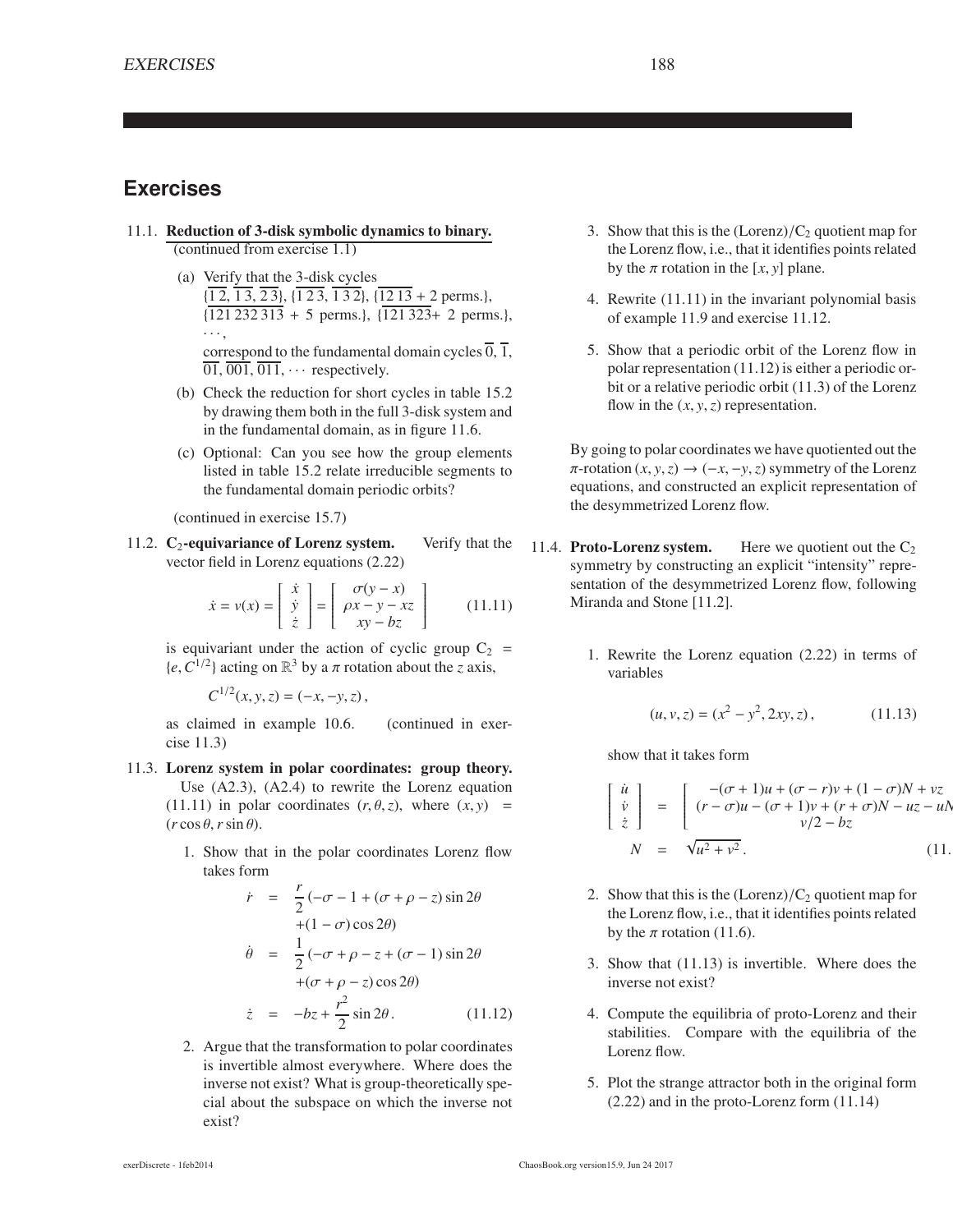

for the Lorenz parameter values  $\sigma = 10$ ,  $b = 8/3$ ,  $\rho = 28$ . Topologically, does it resemble more the Lorenz, or the Rössler attractor, or neither? (plot by J. Halcrow)

- 7. Show that a periodic orbit of the proto-Lorenz is either a periodic orbit or a relative periodic orbit of the Lorenz flow.
- 8. Show that if a periodic orbit of the proto-Lorenz is also periodic orbit of the Lorenz flow, their Floquet multipliers are the same. How do the Floquet multipliers of relative periodic orbits of the Lorenz flow relate to the Floquet multipliers of the proto-Lorenz?
- 9 What does the volume contraction formula (4.42) look like now? Interpret.
- 10. Show that the coordinate change (11.13) is the same as rewriting (11.12) in variables

$$
(u, v) = (r^2 \cos 2\theta, r^2 \sin 2\theta),
$$

i.e., squaring a complex number  $z = x + iy$ ,  $z^2 =$  $u + iv$ .

11. How is (11.14) related to the invariant polynomial basis of example 11.9 and exercise 11.12?

#### **References**

- [11.1] R. H. Abraham and C. D. Shaw, *Dynamics The Geometry of Behavior* (Wesley, Reading, MA, 1992).
- [11.2] R. Miranda and E. Stone, The proto-Lorenz system, Phys. Letters A 178, 105 (1993).
- [11.3] D. A. Cox, J. B. Little, and D. 0'Shea, *Ideals, Varieties and Algorithms* (Springer, New York, 1996).
- [11.4] R. Gilmore and C. Letellier, *The Symmetry of Chaos* (Oxford Univ. Press, Oxford, 2007).
- [11.5] C. Letellier and R. Gilmore, Covering dynamical systems: Two-fold covers, Phys. Rev. E 63, 016206 (2001).
- [11.6] F. Christiansen, P. Cvitanović, and V. Putkaradze, Spatiotemporal chaos in terms of unstable recurrent patterns, Nonlinearity 10, 55 (1997), arXiv:chaodyn/9606016.
- [11.7] M. C. Gutzwiller, The quantization of a classically ergodic system, Physica D 5, 183 (1982).
- [11.8] G. Tanner and D. Wintgen, Quantization of chaotic systems, CHAOS 2, 53 (1992).
- [11.9] P. Cvitanović and F. Christiansen, Periodic orbit quantization of the anisotropic Kepler problem, CHAOS 2, 61 (1992).